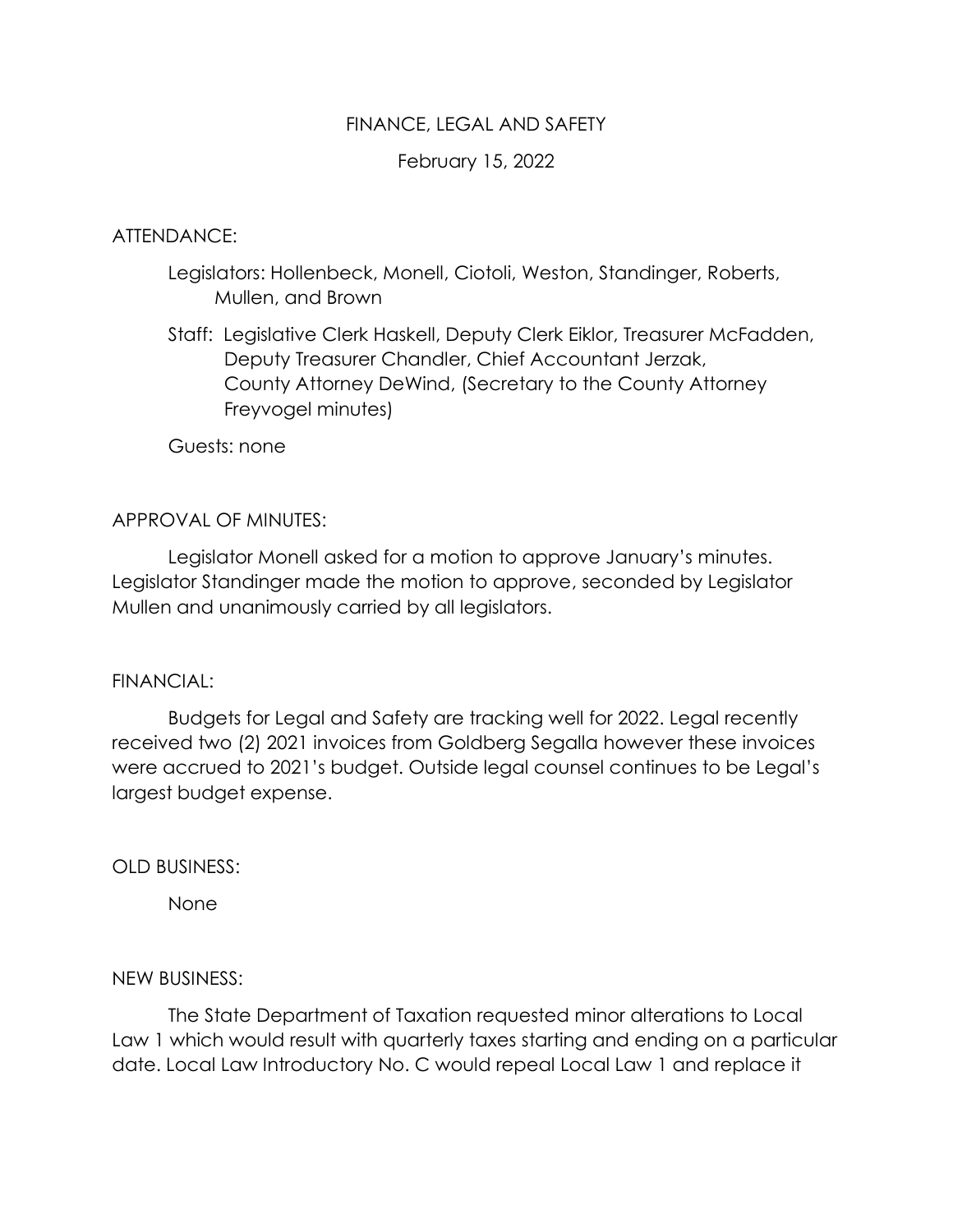with Local Law 3. The State Department of Taxation is currently editing this local law to ensure compliance with the state taxation requirements.

A new In Rem policy will be presented at the March committee meeting. The new policy would allow owners to potentially buy back the property once the redemption date had passed. This policy would be beneficial to the Land Bank and municipalities wishing to purchase particular properties. In Rem is in process for 2019. Legislator Weston asked if the auction was just going to be the 2019 In Rem properties. County DeWind stated the county has held off filing on the In Rem 2020 properties due to some of the properties currently inhabited, however filings will start in March with the anticipation the County will take possession some thirty (30) days later.

Legislator Standinger asked if Litigation involving the Sheriff's Office had been settled. County Attorney DeWind stated the matter was ongoing.

PERSONNEL:

None

# RESOLUTIONS/PROCLAMATIONS:

Authorize acceptance of year four funding from the NYS Office of Indigent Legal Services and accept year four funding for Hurrell-Harring Grant and amend 2022 budget: The resolution was briefly explained and was moved into full Legislative session without further questions.

Apply for Indigent Legal Services Grant: The resolution was briefly explained. The resolution was briefly explained and was moved into full Legislative session without further questions.

Authorizing and approving a settlement agreement with Allergan concerning claims related to the opioid crisis: This resolution, if approved, allows for Chair Sauerbrey to sign settlement paperwork, with Allergan, with an approximate value of one hundred eight thousand four hundred eighty six dollars and forty eight cents (\$108,486.48) in restricted and unrestricted funds. The resolution was briefly explained and was moved into full Legislative session without further questions.

Appoint Member to the Board of Ethics: The resolution was briefly explained and was moved into full Legislative session without further questions. Legislator Mullen asked if Legal had received the resume for his nomination to